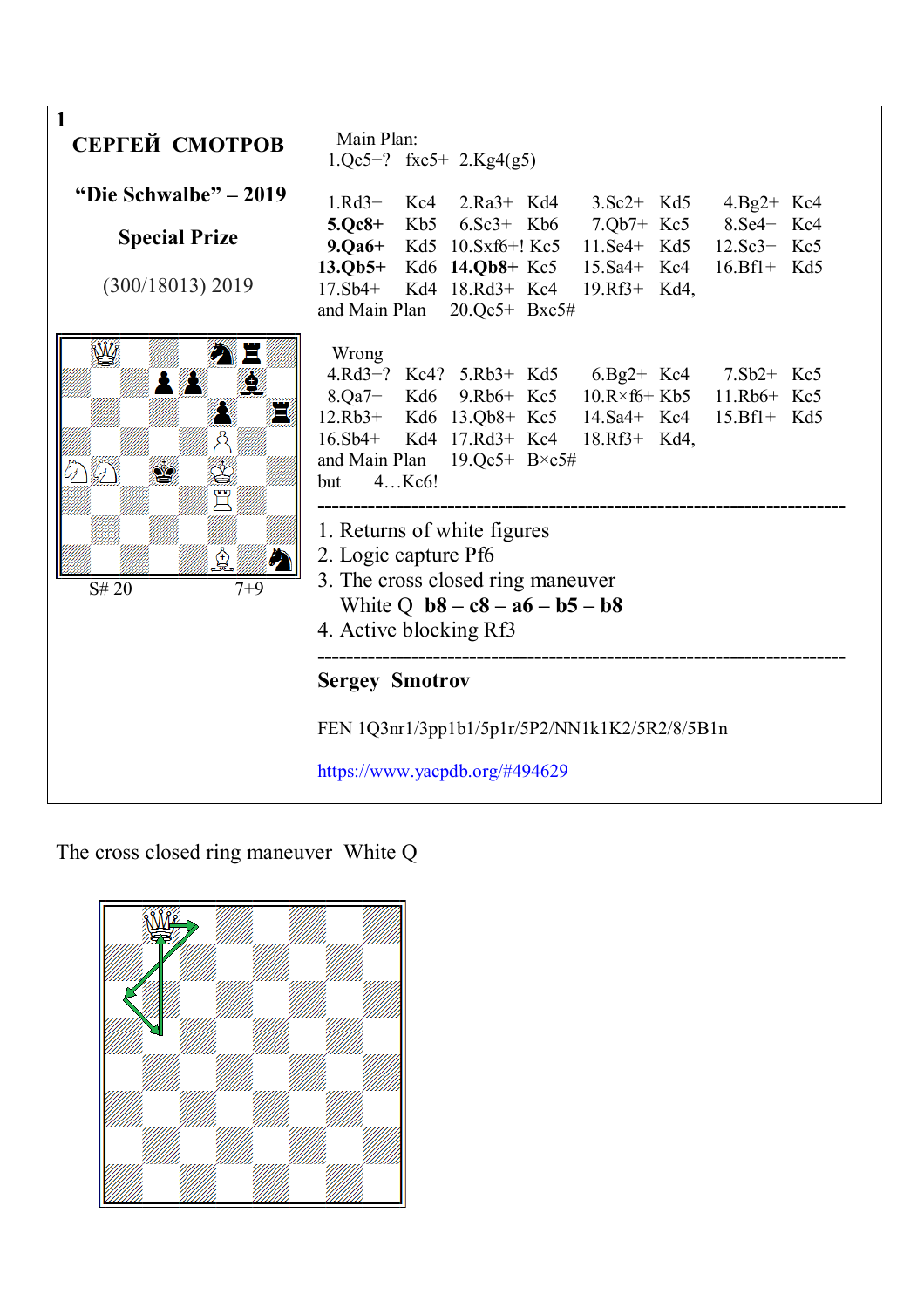| $\overline{2}$<br>СЕРГЕЙ СМОТРОВ | Main Plan:                                   |                                                                                                                                                                                                                                                                                      |  |  |  |  |  |
|----------------------------------|----------------------------------------------|--------------------------------------------------------------------------------------------------------------------------------------------------------------------------------------------------------------------------------------------------------------------------------------|--|--|--|--|--|
|                                  |                                              | 1.Re8+? Kd3? 2.Be4+ Ke3 3.Bd5+ Kd3 4.Rc3+ Sxc3                                                                                                                                                                                                                                       |  |  |  |  |  |
| МТ Михаил Мишко                  |                                              | $5.Bc4+ Bxc4\#$ , $1Rxe8!$                                                                                                                                                                                                                                                           |  |  |  |  |  |
| 2020                             | $1.Rd8-e7+??$                                |                                                                                                                                                                                                                                                                                      |  |  |  |  |  |
| 2nd Prize                        |                                              | 1.Re5+ Kf4 2.Rg5+ Ke3 3.Bb6+ Kf4 4.Rd4+ Ke3                                                                                                                                                                                                                                          |  |  |  |  |  |
| (39) 2020                        |                                              | 5.Rd7+ Kf4 6.Bc7+ Ke3 (7.Re5+? Kf4 8.Rf7+ Kg4<br>9.Rg7+ Kh3! or Kxh4!) 7.Re7+ Kd3 8.Be4+ Ke3                                                                                                                                                                                         |  |  |  |  |  |
|                                  |                                              | 9.Bg2+! (control field h3) Kd3 $10.8e5+ K2$ 11.Sf3+! (control                                                                                                                                                                                                                        |  |  |  |  |  |
| E                                |                                              | field h4) Kd3 $12.Rd7+ K2$ 13.Re5+! Kf4 14.Rf7+ K $\sim$<br>$15 \text{.} \text{Rg}$ 7+ Kf4 $16 \text{.} \text{Rc}$ 5+ K $\sim$ 17. Re7+! Kd3 18. Se5+ K $\sim$<br>19. Sc6+ Kd3, and Main Plan 20. Be4+ Ke3 21. Bd5+ Kd3<br>22.Rc3+ Sxc3 23.Bc4+ Bxc4#<br>1. Returns of white figures |  |  |  |  |  |
|                                  | 2. Logic maneuver $Rd8 \approx e7$           |                                                                                                                                                                                                                                                                                      |  |  |  |  |  |
|                                  | <b>Sergey Smotrov</b>                        |                                                                                                                                                                                                                                                                                      |  |  |  |  |  |
| 臭<br>$8 + 8$<br>S# 23            | FEN 3R3r/2B5/b1N5/2R5/1P5P/1K2k3/3ppp2/2bn3B |                                                                                                                                                                                                                                                                                      |  |  |  |  |  |
|                                  |                                              | https://www.yacpdb.org/#499362                                                                                                                                                                                                                                                       |  |  |  |  |  |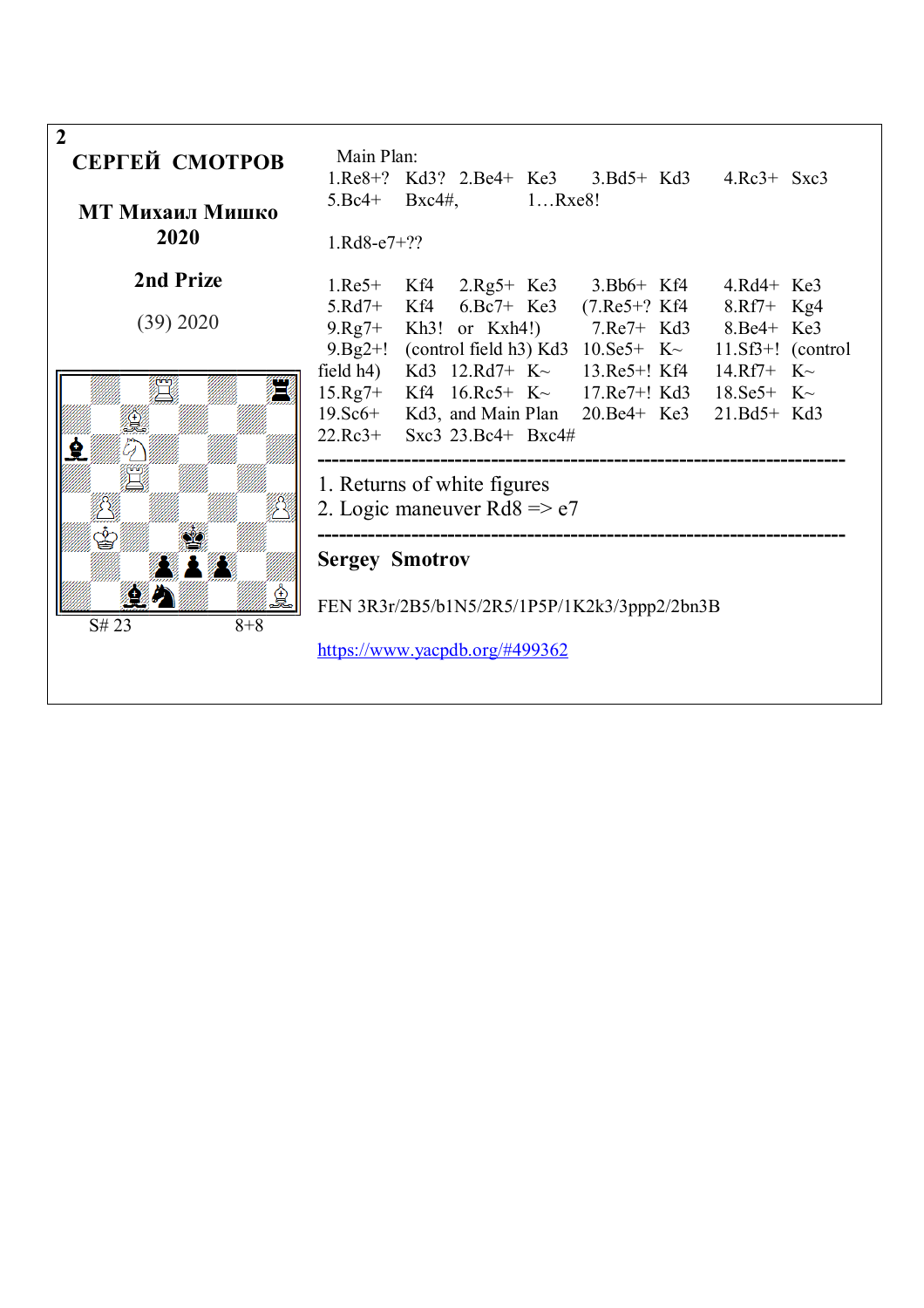

## Ring maneuver White Q Ring maneuver White B



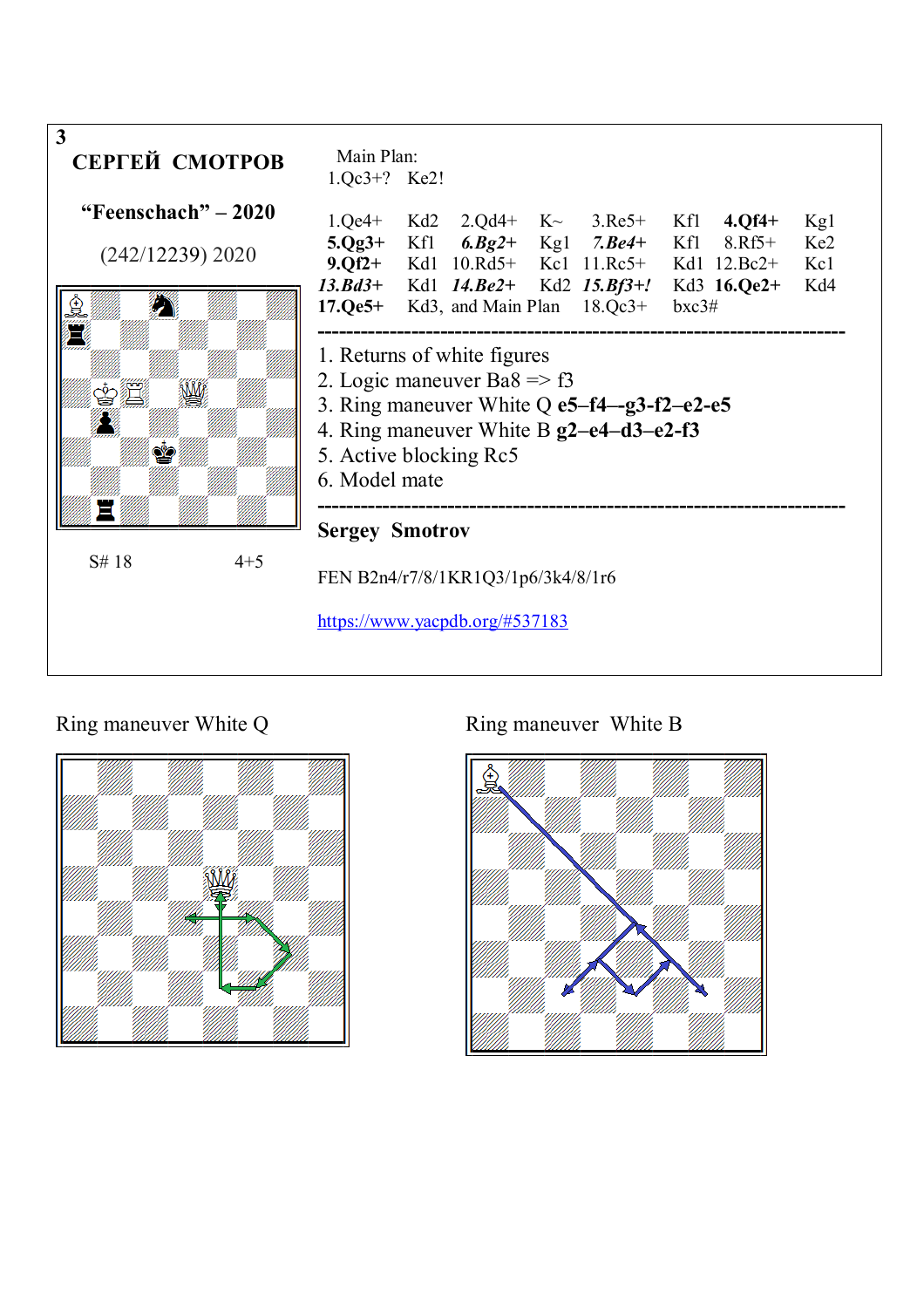

## Ring maneuver White S

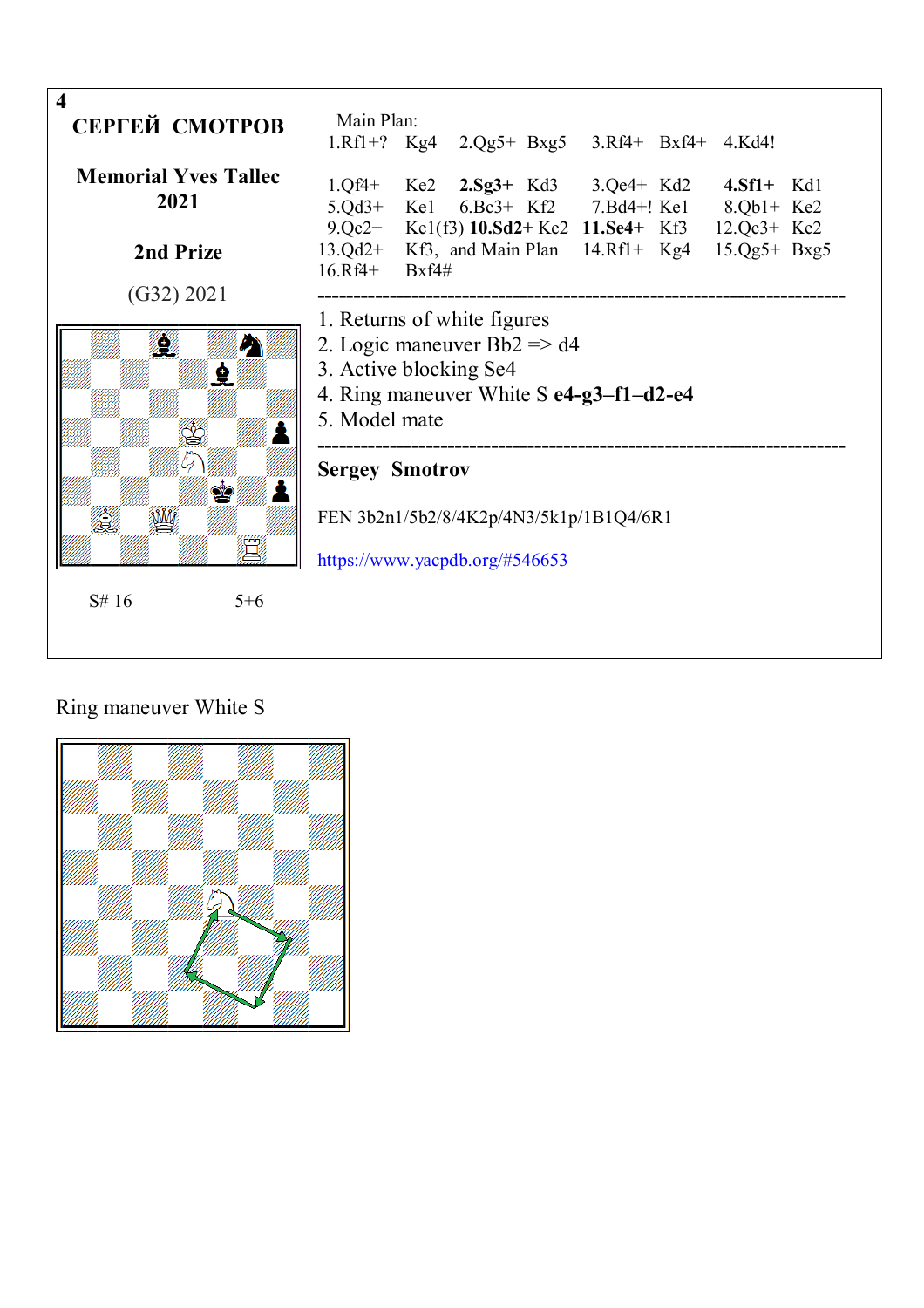| 5                 |          |                                               |  |  |  |  |  |                                                     |  |
|-------------------|----------|-----------------------------------------------|--|--|--|--|--|-----------------------------------------------------|--|
| СЕРГЕЙ СМОТРОВ    |          | Main Plan:                                    |  |  |  |  |  |                                                     |  |
|                   |          |                                               |  |  |  |  |  | 1.Qf4+? Se4 2.Sb5+ Kc4 3.Sd6+ Kd4, and no 4.Bf8-f2+ |  |
|                   |          |                                               |  |  |  |  |  | 1.Rd5+ Kc4 2.Ra5+? Kd4 3.Bc5+ Ke5 4.Be7+ R×a5!      |  |
| ЮК А. Ажусин – 70 |          |                                               |  |  |  |  |  |                                                     |  |
| 2021              |          |                                               |  |  |  |  |  | 1.Rd5+ Kc4 2.Rb5+! Kd4 3.Bc5+ Ke5 4.Be7+ Kd4        |  |
|                   |          |                                               |  |  |  |  |  | 5.Rd5+ Kc4 6.Ra5+ Kd4 7.Sb5+ Ke5 8.Bf6+ Kf5         |  |
| 3rd Prize         |          |                                               |  |  |  |  |  | 9. Bh4+! Ke5 10. Qf6+ Kd5 11. Sc7+ Kc4 12. Qf7+ Kd4 |  |
|                   |          | $(13.0f4+? B\times f4!)$                      |  |  |  |  |  | 13.Rd5+ Kc4 14.Rg5+! Kd4,                           |  |
| (18) 2021         |          |                                               |  |  |  |  |  | and Main Plan 15.Qf4+ Se4 16.Sb5+ Kc4 17.Sd6+ Kd4   |  |
|                   |          | $18.Bf2+ R\times f2\#$                        |  |  |  |  |  |                                                     |  |
|                   |          |                                               |  |  |  |  |  |                                                     |  |
|                   |          | 1. Returns of white figures                   |  |  |  |  |  |                                                     |  |
|                   |          | 2. Logic maneuver $Bf8 \Rightarrow h4$        |  |  |  |  |  |                                                     |  |
|                   |          |                                               |  |  |  |  |  |                                                     |  |
|                   |          | <b>Sergey Smotrov</b>                         |  |  |  |  |  |                                                     |  |
|                   |          |                                               |  |  |  |  |  |                                                     |  |
|                   |          | FEN $1n3B2/2N2Q2/7b/6Rp/rplk4/1ppp1Kn1/6r1/8$ |  |  |  |  |  |                                                     |  |
|                   |          |                                               |  |  |  |  |  |                                                     |  |
| <b>XAW</b> S?     |          | https://www.yacpdb.org/#554081                |  |  |  |  |  |                                                     |  |
|                   |          |                                               |  |  |  |  |  |                                                     |  |
|                   |          |                                               |  |  |  |  |  |                                                     |  |
|                   |          |                                               |  |  |  |  |  |                                                     |  |
|                   |          |                                               |  |  |  |  |  |                                                     |  |
| S#18              | $5 + 11$ |                                               |  |  |  |  |  |                                                     |  |
|                   |          |                                               |  |  |  |  |  |                                                     |  |